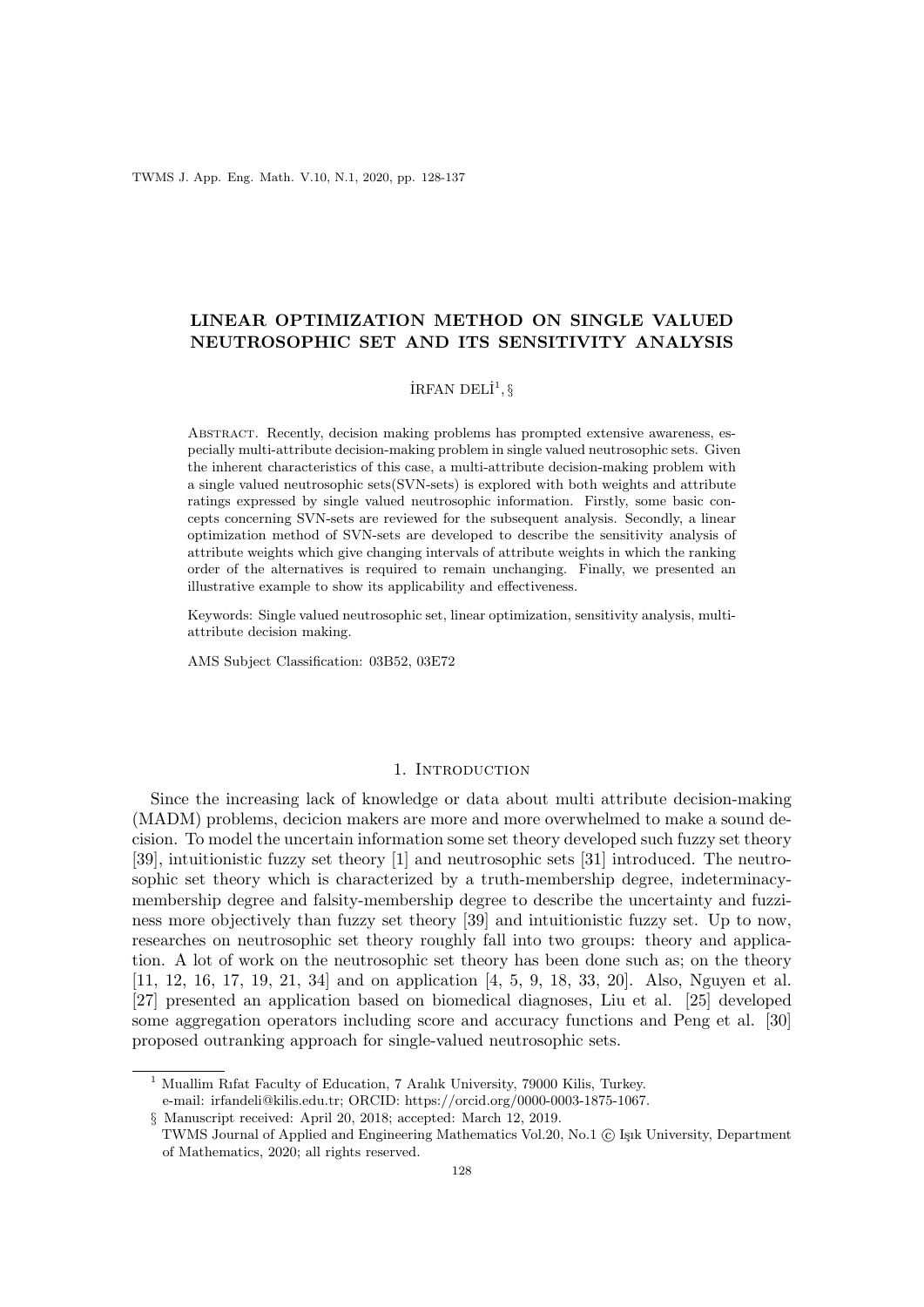˙I. DEL˙I: LINEAR OPTIMIZATION METHOD ON SINGLE VALUED NEUTROSOPHIC SET AND ITS... 129

Single valued neutrosophic numbers and their application to multi-criteria decision making problems proposed in [13, 37]. Based on the single valued neutrosophic numbers, various applications have been proposed for fusing neutrosophic number information such triangular neutrosophic numbers [2, 6, 23], trapezoidal neutrosophic numbers [3, 5, 10, 22] and interval trapezoidal neutrosophic numbers [8, 15]. During the last five years, the researchers are paying more attention to this neutrosophic numbers and have effectively applied it to the different situations in applications; on critical path problem[24], on Maclaurin symmetric mean operators[26, 35], on power aggregation operators[36], on VIKOR method [29], on intuitionistic fuzzy multi objective LPP into LCP [28] and so on.

Li<sup>[14]</sup> gave sensitivity analysis and a linear weighted averaging method based on intuitionistic fuzzy sets. Neutrosophic sets sensitivity analysis based on linear weighted averaging method is yet to appear in the literature. Therefore, in this study we developed a method and sensitivity analysis by expanding linear weighted averaging method and sensitivity analysis of intuitionistic fuzzy sets [14] to neutrosophic sets.

#### 2. Preliminaries

We start by introducing the concepts that are connected with the present paper.

**Definition 2.1.** [39] Let  $X = \{x_1, x_2, ..., x_n\}$  be a fixed set. A fuzzy set K in X is an object having the form

$$
K = \{\mu_X(x)/x : x \in X\}
$$

which is characterized by a function: membership function  $\mu_X : X \to [0,1]$  with the condition for all  $x \in X$ .

**Definition 2.2.** [1] Let  $X = \{x_1, x_2, ..., x_n\}$  be a fixed set. A intuitionistic fuzzy set L in X is an object having the form

$$
L = \{ \langle x, \mu_L(x), \gamma_L(x) \rangle : x \in X \}
$$

which are characterized by two functions: membership function  $\mu_L : X \to [0,1]$  and nonmembership function  $\gamma_L : X \to [0,1]$ , with the condition  $0 \leq \mu_L(x) + \gamma_L(x) \leq 1$ , for all  $x \in X$ .

**Definition 2.3.** [34] Let  $X = \{x_1, x_2, ..., x_n\}$  be a fixed set. A single valued neutrosophic set(SVN-set) A in X is an object having the form

$$
A = \{ \langle x, (T_A(x), I_A(x), F_A(x)) \rangle : x \in X \}.
$$

which are characterized by three functions: truth-membership function  $T_A: X \to [0,1],$ indeterminacy-membership function  $I_A: X \to [0,1]$  and falsity-membership function  $F_A$ :  $X \to [0, 1]$ , with the condition  $0 \leq T_A(x) + I_A(x) + F_A(x) \leq 3$ , for all  $x \in X$ .

Peng et al. [30] and Ye [38] gave the operations of SVN-sets as: Assume that A and B be two SVN-sets. Then

(1)  
\n
$$
A + B = \{ \langle x, (T_A(x) + T_B(x) - T_A(x)T_B(x), I_A(x)I_B(x), F_A(x)F_B(x)) \rangle : x \in X \}
$$
\n(2)  
\n
$$
A.B = \{ \langle x, (T_A(x)T_B(x), I_A(x) + I_B(x) - I_A(x)I_B(x), F_A(x) + F_B(x) - F_A(x)F_B(x)) \rangle : x \in X \}
$$
\n(3)  
\n
$$
\xi A = \{ \langle x, (1 - (1 - T_A(x))^\xi, I_A(x)^\xi, F_A(x)^\xi) \rangle : x \in X \}
$$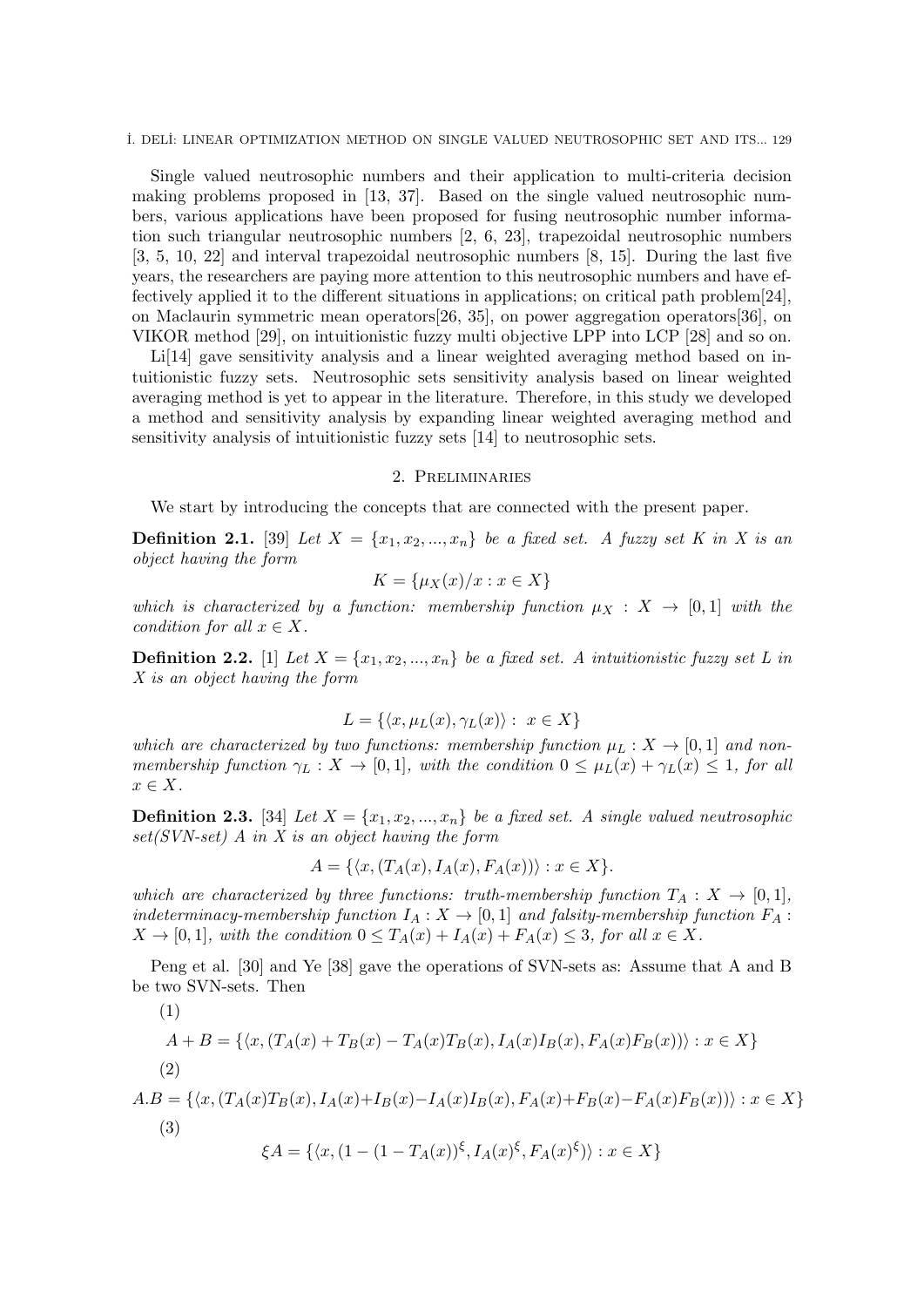(4)

$$
A^{\xi} = \langle \{x, (T_A(x)^{\xi}, 1 - (1 - I_A(x))^{\xi}, 1 - (1 - F_A(x))^{\xi}) \rangle : x \in X \}
$$

where  $\xi \in R$ .

For convenience, [30] used the notation  $\langle T, I, F \rangle$  instead of  $\langle x, (T_A(x), I_A(x), F_A(x)) \rangle$ for a single valued neutrosophic element of  $x \in X$ .

**Definition 2.4.** [30] Let  $X = \{x_1, x_2, ..., x_n\}$  be a set of alternatives,  $U = \{o_1, o_2, ..., o_m\}$ be the set of attributes. The ratings (or evaluations) of alternatives  $x_j \in X(j = 1, 2, ..., n)$ on attributes  $o_i \in U$  are expressed with SVN-number  $A_{ij} = \langle T_{ij}, I_{ij}, F_{ij} \rangle$ . Then

$$
[A_{ij}]_{m \times n} = \begin{pmatrix} x_1 & x_2 & \cdots & x_n \\ 0_1 & \langle T_{11}, I_{11}, F_{11} \rangle & \langle T_{12}, I_{12}, F_{12} \rangle & \cdots & \langle T_{1n}, I_{1n}, F_{1n} \rangle \\ \langle T_{21}, I_{21}, F_{21} \rangle & \langle T_{22}, I_{22}, F_{22} \rangle & \cdots & \langle T_{2n}, I_{2n}, F_{2n} \rangle \\ \vdots & \vdots & \ddots & \vdots \\ 0_m & \langle T_{m1}, I_{m1}, F_{m1} \rangle & \langle T_{m2}, I_{m2}, F_{m2} \rangle & \cdots & \langle T_{mn}, I_{mn}, F_{mn} \rangle \end{pmatrix}
$$

is called a decision making matrix.

By using [32], If we get weighted vector of attribute set U as

$$
\omega = (\omega_1, \omega_2, ..., \omega_m) = (\langle \alpha_1, \beta_1, \gamma_1 \rangle, \langle \alpha_2, \beta_2, \gamma_2 \rangle, ..., \langle \alpha_m, \beta_m, \gamma_m \rangle)
$$

then, we present weighted decision making matrix  $[\bar{A}_{ij}]_{m \times n} = \omega[A_{ij}]_{m \times n}$  as;

$$
[\bar{A}_{ij}]_{m \times n} = \begin{pmatrix} x_1 & x_2 & \cdots & x_n \\ 0_1 & \langle \bar{T}_{11}, \bar{I}_{11}, \bar{F}_{11} \rangle & \langle \bar{T}_{12}, \bar{I}_{12}, \bar{F}_{12} \rangle & \cdots & \langle T_{1n}, \bar{I}_{1n}, \bar{F}_{1n} \rangle \\ \langle \bar{T}_{21}, \bar{I}_{21}, \bar{F}_{21} \rangle & \langle \bar{T}_{22}, \bar{I}_{22}, \bar{F}_{22} \rangle & \cdots & \langle T_{2n}, \bar{I}_{2n}, \bar{F}_{2n} \rangle \\ \vdots & \vdots & \ddots & \vdots \\ 0_m & \langle \bar{T}_{m1}, \bar{I}_{m1}, \bar{F}_{m1} \rangle & \langle \tilde{T}_{m2}, \bar{I}_{m2}, \bar{F}_{m2} \rangle & \cdots & \langle T_{mn}, \bar{I}_{mn}, \bar{F}_{mn} \rangle \end{pmatrix}
$$

where

$$
\langle \bar{T}_{ij}, \bar{I}_{ij}, \bar{F}_{ij} \rangle = \omega_i A_{ij} = \langle \alpha_i, \beta_i, \gamma_i \rangle \langle T_{ij}, I_{ij}, F_{ij} \rangle = \langle \alpha_i T_{ij}, \beta_i + I_{ij} - \beta_i I_{ij}, \gamma_i + F_{ij} - \gamma_i F_{ij} \rangle
$$

Based on arithmetic average operator of Ye [38] we defined comprehensive evaluation of each alternative  $x_j \in X(j = 1, 2, ..., n)$ , denoted  $V_j$ , is given by;

$$
V_j = \sum_{i=1}^m \langle \bar{T}_{ij}, \bar{I}_{ij}, \bar{F}_{ij} \rangle = \langle T_j, I_j, F_j \rangle
$$

Then Liu et al. [25] proposed score and accuracy function to compare two alternatives as;

(1) score function of  $V_j$  (j=1,2,...,n), denoted  $s(V_j)$ , defined as;

$$
s(V_j) = 2 + T_j - F_j - I_j
$$

(2) accuracy function of  $V_j$  (j=1,2,...,n), denoted  $a(V_j)$ , defined as;

$$
a(V_j) = T_j - F_j
$$

and then for  $s, t \in \{1, 2, ..., n\},\$ (a) If  $s(V_s) < s(V_t)$ , then  $V_s$  is smaller than  $V_t$ , denoted by  $V_s < V_t$ (b) If  $s(V_s) = s(V_t)$ ; (i) If  $a(V_s) < a(V_t)$ , then  $V_t$  is smaller than  $V_s$ , denoted by  $V_t < V_s$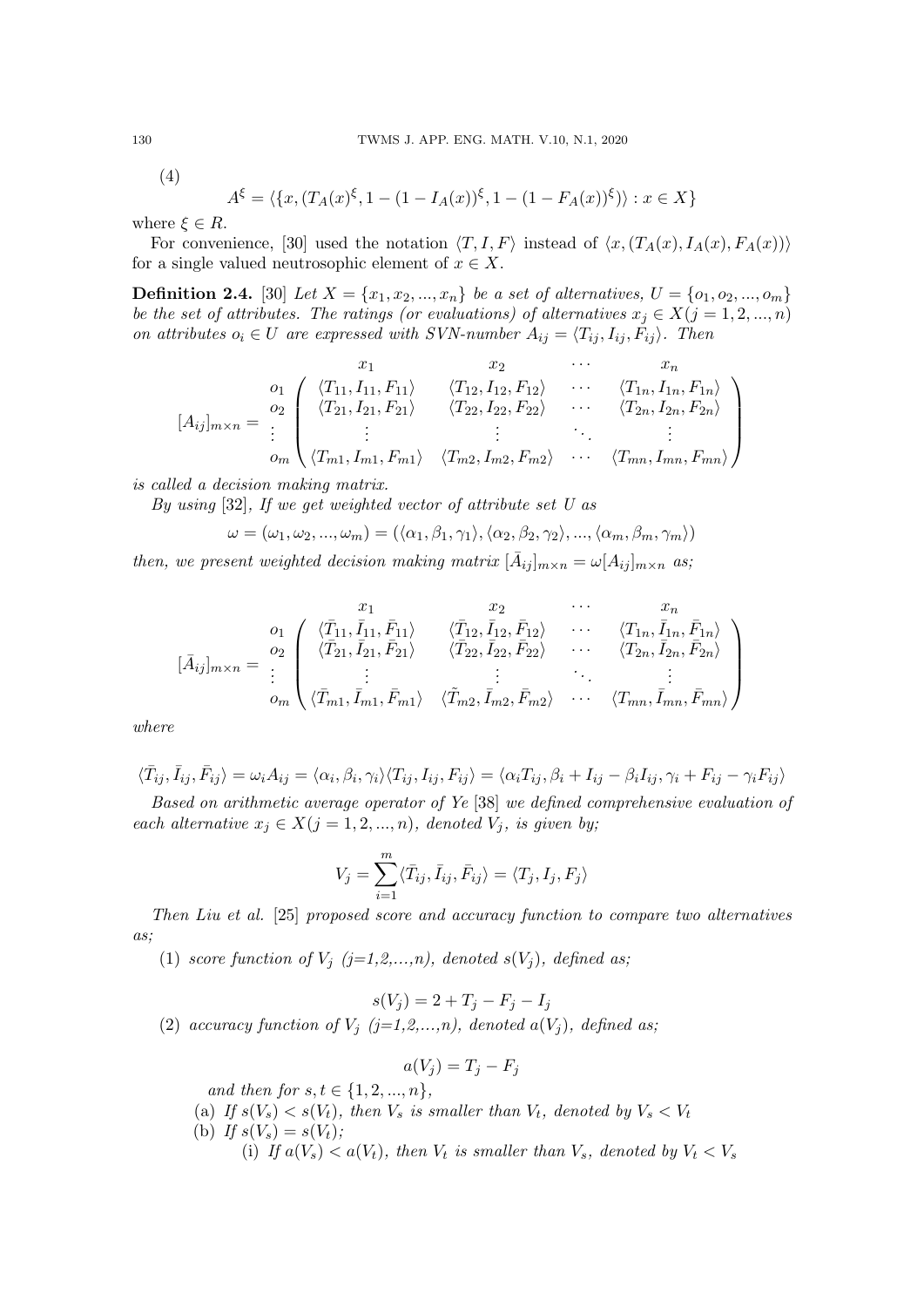˙I. DEL˙I: LINEAR OPTIMIZATION METHOD ON SINGLE VALUED NEUTROSOPHIC SET AND ITS... 131

(ii) If 
$$
s(V_t) = s(V_s)
$$
, then  $V_t$  and  $V_s$  are the same, denoted by  $V_t = V_s$ 

### 3. Sensitivity analysis

In this section, we present a method is called sensitivity analysis by inspiration from Li [14].

**Definition 3.1.** (Sensitivity analysis) Let  $[A_{ij}]_{m \times n}$  be a decision making matrix,  $\omega =$  $(\omega_1, \omega_2, ..., \omega_m) = (\langle \alpha_1, \beta_1, \gamma_1 \rangle, \langle \alpha_2, \beta_2, \gamma_2 \rangle, ..., \langle \alpha_m, \beta_m, \gamma_m \rangle)$  be a weighted vector and  $\omega' =$  $((\alpha_1, \beta_1, \gamma_1), \langle \alpha_2, \beta_2, \gamma_2 \rangle, ..., \langle \alpha_k + \Delta\alpha_k, \beta_k + \Delta\beta_k, \gamma_k + \Delta\gamma_k \rangle, ..., \langle \alpha_m, \beta_m, \gamma_m \rangle)^T$  be a changed weighted vector where  $\Delta \alpha_k$ ,  $\Delta \beta_k$  and  $\Delta \gamma_k$  are increments of  $\alpha_k$ ,  $\beta_k$  and  $\gamma_k$ , respectively. Then, comprehensive evaluation  $V_j$  of the alternative  $x_j$  is given as:

$$
V_j = \sum_{i=1, i \neq k}^{m} \omega_i A_{ij} + \omega_k A_{kj}
$$
  
=  $\langle x_j, y_j, z_j \rangle + \langle \alpha_k T_{kj}, \beta_k + I_{kj} - \beta_k I_{kj}, \gamma_k + F_{kj} - \gamma_k F_{kj} \rangle$   
=  $\langle x_j + \alpha_k T_{kj} - x_j \alpha_k T_{kj}, y_j (\beta_k + I_{kj} - \beta_k I_{kj}), z_j (\gamma_k + F_{kj} - \gamma_k F_{kj}) \rangle$ 

where

$$
\langle x_j, y_j, z_j \rangle = \sum_{i=1, i \neq k}^{m} \omega_i A_{ij}
$$

and

 $\omega_k A_{kj} = \langle \alpha_k, \beta_k, \gamma_k \rangle \langle T_{kj} , I_{kj} , F_{kj} \rangle = \langle \alpha_k T_{kj} , \beta_k + I_{kj} - \beta_k I_{kj} , \gamma_k + F_{kj} - \gamma_k F_{kj} \rangle$ Therefore, we have:

$$
T_j = x_j + \alpha_k T_{kj} - x_j \alpha_k T_{kj},
$$
  
\n
$$
I_j = y_j(\beta_k + I_{kj} - \beta_k I_{kj})
$$
  
\nand  
\n
$$
F_j = z_j(\gamma_k + F_{kj} - \gamma_k F_{kj}).
$$

Likewise, the changed comprehensive evaluation  $V_i'$  $\bar{y}'_j$  of the alternative  $x_j$  with the weight change of the attribute  $o_k$  can be calculated as follows;

$$
V'_{j} = \langle x_{j}, y_{j}, z_{j} \rangle + \langle (\alpha_{k} + \Delta \alpha_{k}) T_{kj}, \beta_{k} + \Delta \beta_{k} +
$$
  
\n
$$
I_{kj} - (\beta_{k} + \Delta \beta_{k}) I_{kj}, \gamma_{k} + \Delta \gamma_{k} + F_{kj} - (\gamma_{k} + \Delta \gamma_{k}) F_{kj} \rangle
$$
  
\n
$$
= \langle x_{j} + \alpha_{k} T_{kj} + \Delta \alpha_{k} T_{kj} - x_{j} \alpha_{k} T_{kj} - x_{j} \Delta \alpha_{k} T_{kj}, y_{j} (\beta_{k} + I_{kj} - \beta_{k} I_{kj}) +
$$
  
\n
$$
y_{j} (\Delta \beta_{k} - \Delta \beta_{k} I_{kj}), z_{j} (\gamma_{k} + F_{kj} - \gamma_{k} F_{kj}) + z_{j} (\Delta \gamma_{k} - \Delta \gamma_{k} F_{kj}) \rangle
$$
  
\n
$$
= \langle T_{j} + \Delta \alpha_{k} T_{kj} (1 - x_{j}), I_{j} + \Delta \beta_{k} y_{j} (1 - I_{kj}), F_{j} + \Delta \gamma_{k} z_{j} (1 - F_{kj}) \rangle
$$

where

$$
\nu_k A_{kj} = \langle \alpha_k + \Delta \alpha_k, \beta_k + \Delta \beta_k, \gamma_k + \Delta \gamma_k \rangle \langle T_{kj}, I_{kj}, F_{kj} \rangle \n= \langle (\alpha_k + \Delta \alpha_k) T_{kj}, \beta_k + \Delta \beta_k + I_{kj} - (\beta_k + \Delta \beta_k) I_{kj}, \n\gamma_k + \Delta \gamma_k + F_{kj} - (\gamma_k + \Delta \gamma_k) F_{kj} \rangle
$$

Similarly, the changed comprehensive evaluations  $V'_{s}$  and  $V'_{t}$  of the alternatives  $x_{s}$  and  $x_t$  with the weight change of the attribute  $o_k$  is given as:

$$
V'_{s} = \langle x_{s}, y_{s}, z_{s} \rangle + \langle (\alpha_{k} + \Delta \alpha_{k}) T_{ks}, \beta_{k} + \Delta \beta_{k} + I_{ks} - (\beta_{k} + \Delta \beta_{k}) I_{ks},
$$
  
\n
$$
\gamma_{k} + \Delta \gamma_{k} + F_{ks} - (\gamma_{k} + \Delta \gamma_{k}) F_{ks} \rangle
$$
  
\n
$$
= \langle T_{s} + \Delta \alpha_{k} T_{ks} (1 - x_{s}), I_{s} + \Delta \beta_{k} y_{s} (1 - I_{ks}), F_{s} + \Delta \gamma_{k} z_{s} (1 - F_{ks}) \rangle
$$

and

$$
V'_t = \langle x_t, y_t, z_t \rangle + \langle (\alpha_k + \Delta \alpha_k) T_{kt}, \beta_k + \Delta \beta_k + I_{kt} - (\beta_k + \Delta \beta_k) I_{kt},
$$
  
\n
$$
\gamma_k + \Delta \gamma_k + F_{kt} - (\gamma_k + \Delta \gamma_k) F_{kt} \rangle
$$
  
\n
$$
= \langle T_t + \Delta \alpha_k T_{kt} (1 - x_t), I_t + \Delta \beta_k y_t (1 - I_{kt}), F_t + \Delta \gamma_k z_t (1 - F_{kt}) \rangle
$$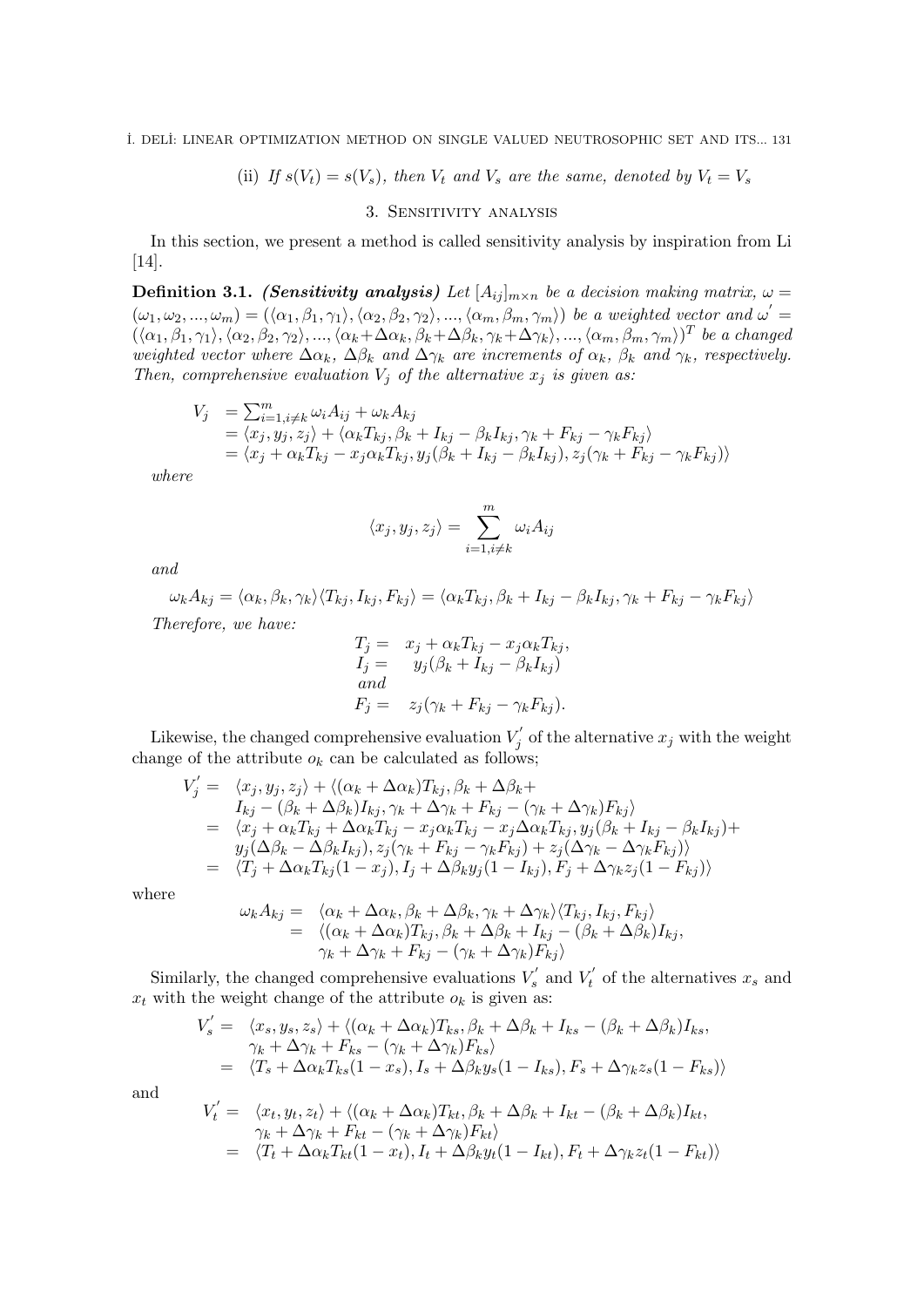respectively, where

$$
T_s = x_s + \alpha_k T_{ks} - x_s \alpha_k T_{ks},
$$
  
\n
$$
I_s = y_s(\beta_k + I_{ks} - \beta_k I_{ks})
$$
  
\n
$$
F_s = z_s(\gamma_k + F_{ks} - \gamma_k F_{ks}),
$$
  
\n
$$
T_t = x_t + \alpha_k T_{kt} - x_t \alpha_k T_{kt},
$$
  
\n
$$
I_t = y_t(\beta_k + I_{kt} - \beta_k I_{kt})
$$
  
\nand  
\n
$$
F_t = z_t(\gamma_k + F_{kt} - \gamma_k F_{kt}).
$$

Then, we can calculate the scores of  $V_i'$  $V'_j, V'_s$ , and  $V'_t$  as follows:

$$
s(V'_{j}) = 2 + T_{j} - I_{j} - F_{j} + \Delta \alpha_{k} T_{kj} (1 - x_{j}) - \Delta \beta_{k} y_{j} (1 - I_{kj}) - \Delta \gamma_{k} z_{j} (1 - F_{kj})
$$
  
\n
$$
s(V'_{s}) = 2 + T_{s} - I_{s} - F_{s} + \Delta \alpha_{k} T_{ks} (1 - x_{s}) - \Delta \beta_{k} y_{s} (1 - I_{ks}) - \Delta \gamma_{k} z_{s} (1 - F_{ks})
$$
  
\n
$$
s(V'_{t}) = 2 + T_{t} - I_{t} - F_{t} + \Delta \alpha_{k} T_{kt} (1 - x_{t}) - \Delta \beta_{k} y_{t} (1 - I_{kt}) - \Delta \gamma_{k} z_{t} (1 - F_{kt})
$$

Also, we can obtain the accuracies of  $V_i'$  $V'_j, V'_s$ , and  $V'_t$  as follows:

$$
a(V'_j) = T_j - F_j + \Delta \alpha_k T_{kj} (1 - x_j) - \Delta \gamma_k z_j (1 - F_{kj})
$$
  
\n
$$
a(V'_s) = T_s - F_s + \Delta \alpha_k T_{ks} (1 - x_s) - \Delta \gamma_k z_s (1 - F_{ks})
$$
  
\n
$$
a(V'_t) = T_t - F_t + \Delta \alpha_k T_{kt} (1 - x_t) - \Delta \gamma_k z_t (1 - F_{kt})
$$

Soppose that the ranking the alternatives  $x_j, x_s$  and  $x_t$  is  $x_j > x_s > x_t$ . When the weight  $\omega_t$  of the attribute  $o_k$  is changed to  $\omega_t$ , if the ranking order of the alternatives  $x_j, x_s$  and  $x_t$  are required to remain unchanging, then  $V'_j$  $V'_j, V'_s$  and  $V'_t$  should satisfy either

(1)  $s(V'_i)$  $s'(s') > s(V_s')$  and  $s(V_s') > s(V_t')$ or (2)  $s(V'_i)$  $s'_{j}) = s(V'_{s}), s(V'_{s}) = s(V'_{t}), a(V'_{j})$  $a(V'_{s})$ , and  $a(V'_{s}) > a(V'_{t})$ . Therefore, we have following inequalities;

$$
(1)
$$

$$
s(V'_{j}) > s(V'_{s})
$$
  
\n
$$
s(V'_{s}) > s(V'_{t})
$$
  
\n
$$
0 \leq \alpha_{k} + \Delta \alpha_{k} + \beta_{k} + \Delta \beta_{k} + \gamma_{k} + \Delta \gamma_{k} \leq 3,
$$
  
\n
$$
0 \leq \alpha_{k} + \Delta \alpha_{k} \leq 1
$$
  
\n
$$
0 \leq \beta_{k} + \Delta \beta_{k} \leq 1
$$
  
\n
$$
0 \leq \gamma_{k} + \Delta \gamma_{k} \leq 1
$$

(2)

$$
s(V'_{j}) = s(V'_{s})
$$
  
\n
$$
s(V'_{s}) = s(V'_{t})
$$
  
\n
$$
a(V'_{j}) > a(V'_{s})
$$
  
\n
$$
a(V'_{s}) > a(V'_{t})
$$
  
\n
$$
0 \leq \alpha_{k} + \Delta \alpha_{k} + \beta_{k} + \Delta \beta_{k} + \gamma_{k} + \Delta \gamma_{k} \leq 3,
$$
  
\n
$$
0 \leq \alpha_{k} + \Delta \alpha_{k} \leq 1
$$
  
\n
$$
0 \leq \beta_{k} + \Delta \beta_{k} \leq 1
$$
  
\n
$$
0 \leq \gamma_{k} + \Delta \gamma_{k} \leq 1
$$

and

Solving either 1. or 2., we can obtain the changing ranges  $\Delta \alpha_k$ ,  $\Delta \beta_k$  and  $\Delta \gamma_k$  of the weight  $\omega_k$  of the attribute  $o_k$ . Namely, if the weight  $\omega_k$  takes any value between  $\langle \alpha_k, \beta_k, \gamma_k \rangle$ ; and  $\langle \alpha_k+\Delta\alpha_k, \beta_k+\Delta\beta_k, \gamma_k+\Delta\gamma_k \rangle$ , then, the ranking order of the alternatives still remains unchanging.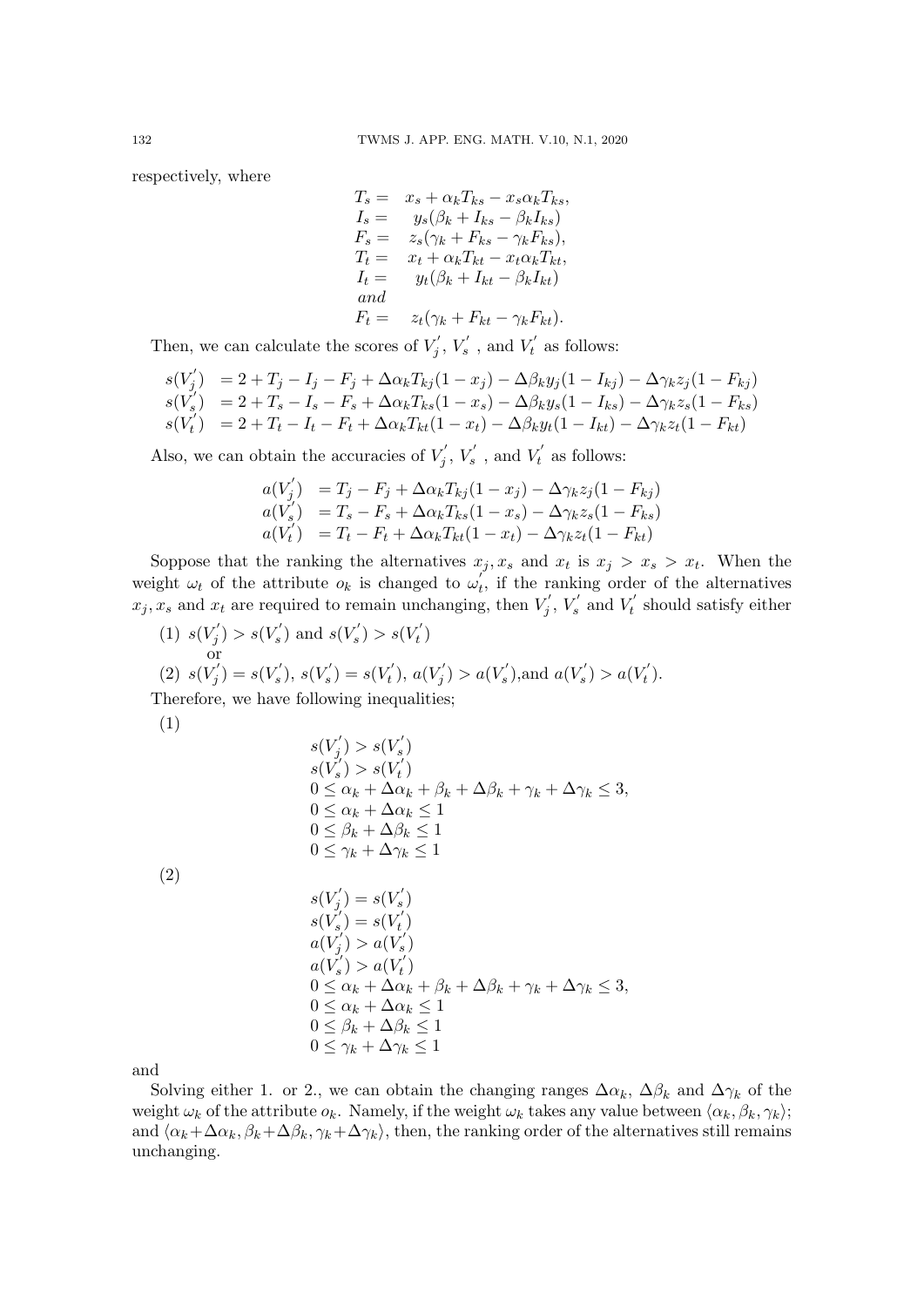4. A Linear Optimization Method based on sensitivity analysis of SVN-sets

In this section, we give a method, which is called linear weighted averaging method, for sensitivity analysis of SVN-weights of the attributes;

Let  $X = \{x_1, x_2, ..., x_n\}$  be a set of alternatives,  $O = \{o_1, o_2, ..., o_m\}$  be the set of attributes.

### Algorithm:

**Step 1:** Input decision making matrix  $[A_{ij}]_{m \times n}$ ;

- **Step 2:** Determine the weighted vector for attributes  $\omega = (\langle \alpha_i, \beta_i, \gamma_i \rangle)_{m x}$
- **Step 3:** Find the weighted decision making matrix  $[\bar{A}_{ij}]_{m \times n}$ ;

**Step 4:** Calculate  $V_j = \sum_{i=1}^m \langle \bar{T}_{ij}, \bar{I}_{ij}, \bar{F}_{ij} \rangle = \langle T_j, \bar{I}_j, \bar{F}_j \rangle$  of the alternatives  $x_j \in$  $X(j = 1, 2, ..., n);$ 

- **Step 5:** Rank the alternatives by using score and accuracy functions based  $V_j$  (j =  $1, 2, \ldots, n$  according to Definition 2.4;
- Step 6: Compute the sensitivity analysis of weights of the attributes in the linear optimization method based Definition 3.1;

#### 5. Application

Asssume that  $X = \{x_1, x_2, x_3\}$  be a set of alternatives and  $O = \{o_1, o_2, o_3\}$  be the set of attributes. Then, a decision maker wants to select the best alternative considering three attribute. Therefore decision progress is given as;

**Step 1:** Decision making matrix  $[A_{ii}]_{3\times 3}$  entered as;

$$
[A_{ij}]_{3\times 3} = \left( \begin{array}{ccc} \langle 0.7, 0.1, 0.8 \rangle & \langle 0.7, 0.6, 0.8 \rangle & \langle 0.1, 0.4, 0.7 \rangle \\ \langle 0.5, 0.2, 0.8 \rangle & \langle 0.4, 0.2, 0.3 \rangle & \langle 0.2, 0, 1, 0.9 \rangle \\ \langle 0.1, 0.1, 0.6 \rangle & \langle 0.8, 0.5, 0.4 \rangle & \langle 0, 6, 0.3, 0.7 \rangle \end{array} \right)
$$

**Step 2:** The weighted vector is determined as

$$
\omega = (\langle 0.2, 0.9, 0.8 \rangle, \langle 0.8, 0.4, 0.9 \rangle, \langle 0.7, 0.6, 0.3 \rangle)
$$

**Step 3:** Weighted decision making matrix  $[\bar{A}_{ij}]_{3\times 3}$  found as;

$$
[\bar{A}_{ij}]_{3\times 3} = \left(\begin{array}{ccc} \langle 0.14, 0.91, 0.96 \rangle & \langle 0.14, 0.96, 0.96 \rangle & \langle 0.02, 0.94, 0.94 \rangle \\ \langle 0.40, 0.52, 0.98 \rangle & \langle 0.32, 0.52, 0.93, \rangle & \langle 0.16, 0, 46, 0.99 \rangle \\ \langle 0.07, 0.64, 0.72 \rangle & \langle 0.56, 0.80, 0.58 \rangle & \langle 0, 42, 0.72, 0.79 \rangle \end{array}\right)
$$

**Step 4:** The  $V_j$  of the alternatives  $x_j \in X(j = 1, 2, ..., n)$  calculated as;

- $V_1 = \langle 1 (1 0.14)(1 0.40)(1 0.07), 0.91 \times 0.52 \times 0.64, 0.96 \times 0.98 \times 0.72 \rangle$  $= \langle 0.52012, 0.30285, 0.67738 \rangle$
- $V_2 = \langle 1 (1 0.14)(1 0.32)(1 0.56), 0.96 \times 0.52 \times 0.80, 0.96 \times 0.93 \times 0.58 \rangle$  $= \langle 0.74269, 0.39936, 0.51782 \rangle$ and  $V_3 = (1 - (1 - 0.02)(1 - 0.16)(1 - 0.42), 0.94 \times 0.46 \times 0.72, 0.94 \times 0.99 \times 0.79)$  $= \langle 0.52254, 0.31133, 0.73517 \rangle$

respectively.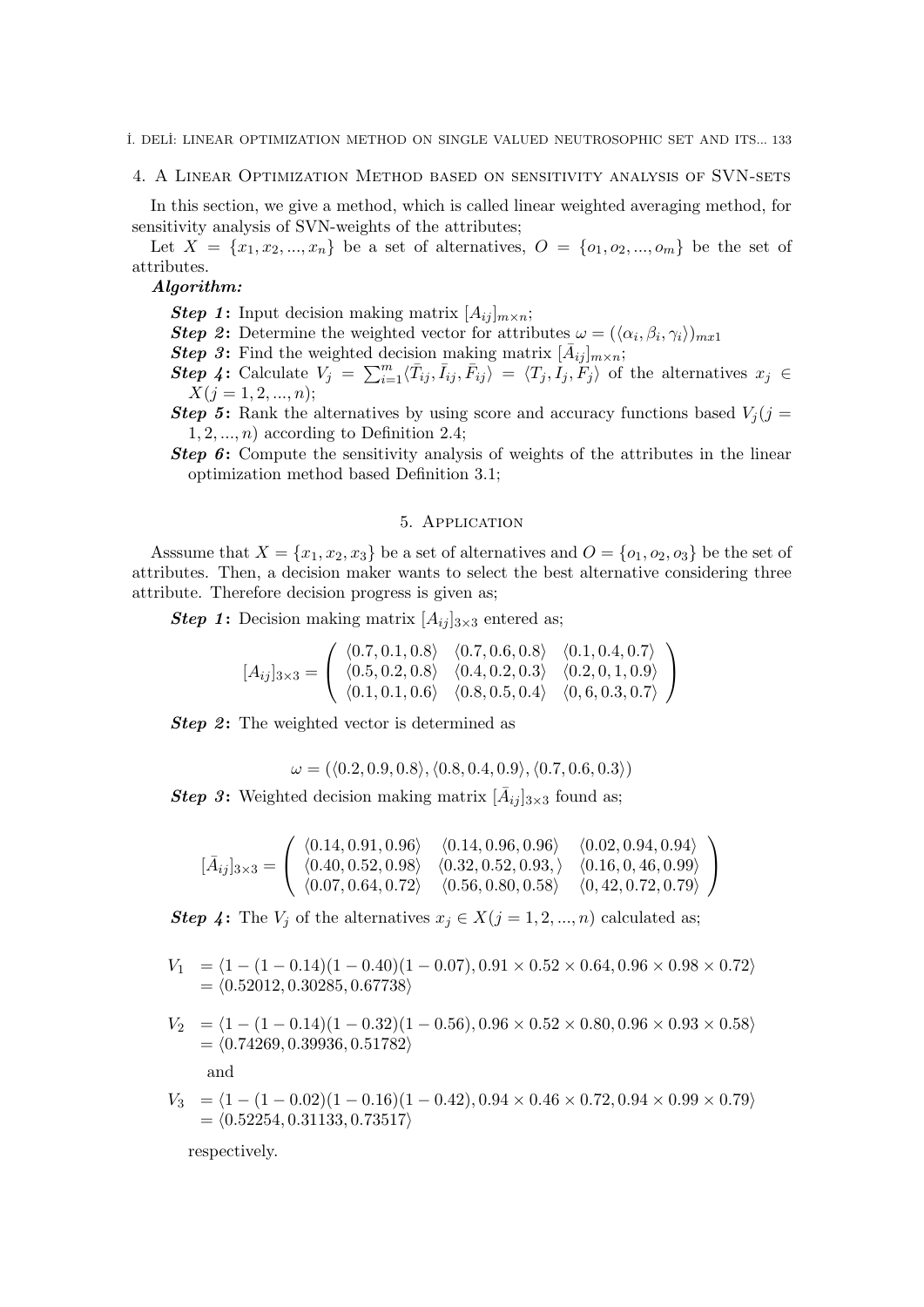**Step 5:** The scores of  $V_j (j = 1, 2, 3)$  are calculated as;

$$
s(V_1) = 1.53990
$$
  
\n
$$
s(V_2) = 1.82550
$$
  
\nand  
\n
$$
s(V_3) = 1.47604
$$

respectively. Then we have get  $x_2 > x_1 > x_3$ .

**Step 6:** We computed the sensitivity analysis of weight  $\omega_2$  of the attribute  $o_2$  in the linear optimization method based Definition 3.1 as;

(Similarly, the analysis can be make for  $\omega_1$  and  $\omega_3$ )

Firstly, we assume that only weight  $\omega_2 = \langle \alpha_2, \beta_2, \gamma_2 \rangle$  of the attribute  $o_2$  is changed to the weight  $\bar{\omega}_2 = \langle \alpha_2 + \Delta \alpha_2, \beta_2 + \Delta \beta_2, \gamma_2 + \Delta \gamma_2 \rangle$  and the weights of other attributes  $o_i(i = 1, 3)$  remain the same as the original weights  $\omega_1$  and  $\omega_3$ . Then, we have the systems of inequalities as follows:

$$
s(V'_2) > s(V'_1) s(V'_1) > s(V'_3) 0 \le \alpha_2 + \Delta\alpha_2 + \beta_2 + \Delta\beta_2 + \gamma_2 + \Delta\gamma_2 \le 3, 0 \le 0.8 + \Delta\alpha_2 \le 1 0 \le 0.4 + \Delta\beta_2 \le 1 0 \le 0.9 + \Delta\gamma_2 \le 1
$$

where

$$
s(V'_1) = 2 + T_1 - I_1 - F_1 + \Delta\alpha_2 T_{21}(1 - x_1) - \Delta\beta_2 y_1(1 - I_{21}) - \Delta\gamma_2 z_1(1 - F_{21})
$$
  
= 1.35176 + 0.31992\Delta\alpha\_2 - 0.27955\Delta\beta\_2 - 0.01382\Delta\gamma\_2  

$$
s(V'_2) = 2 + T_2 - I_2 - F_2 + \Delta\alpha_2 T_{22}(1 - x_2) - \Delta\beta_2 y_2(1 - I_{22}) - \Delta\gamma_2 z_2(1 - F_{22})
$$
  
= 1.38793 + 0.12109\Delta\alpha\_2 - 0.36864\Delta\beta\_2 - 0.03898\Delta\gamma\_2  

$$
s(V'_3) = 2 + T_3 - I_3 - F_3 + \Delta\alpha_2 T_{23}(1 - x_3) - \Delta\beta_2 y_3(1 - I_{23}) - \Delta\gamma_2 z_3(1 - F_{23})
$$
  
= 1.30498 + 0.09094\Delta\alpha\_2 - 0.36547\Delta\beta\_2 - 0.00743\Delta\gamma\_2

$$
T_1 = 0.45614
$$
  
\n
$$
I_1 = 0.41467
$$
  
\n
$$
F_1 = 0.68982
$$
  
\n
$$
T_2 = 0.71847
$$
  
\n
$$
I_2 = 0.46694
$$
  
\n
$$
F_2 = 0.86360
$$
  
\n
$$
T_3 = 0.50436
$$
  
\n
$$
I_3 = 0.45752
$$
  
\n
$$
F_3 = 0.74186
$$

which can be simplified into the system of inequalities as follows:

$$
0.03628 - 0.19883\Delta\alpha_2 - 0.08909\Delta\beta_2 - 0.02515\Delta\gamma_2 > 0
$$
  
\n
$$
0,04667 + 0,22898\Delta\alpha_2 + 0,08592\Delta\beta_2 - 0,00640\Delta\gamma_2 > 0
$$
  
\n
$$
-0.8 \le \Delta\alpha_2 \le 0.2
$$
  
\n
$$
-0.4 \le \Delta\beta_2 \le 0.6
$$
  
\n
$$
-0.9 \le \Delta\gamma_2 \le 0.1
$$

Some solutions of the system is given by Fig. 1.

Likewise, we assume that only weight  $\omega_1 = \langle \alpha_1, \beta_1, \gamma_1 \rangle$  of the attribute  $o_1$  is changed to the weight  $\bar{\omega}_1 = \langle \alpha_1 + \Delta \alpha_1, \beta_1 + \Delta \beta_1, \gamma_1 + \Delta \gamma_1 \rangle$  and the weights of other attributes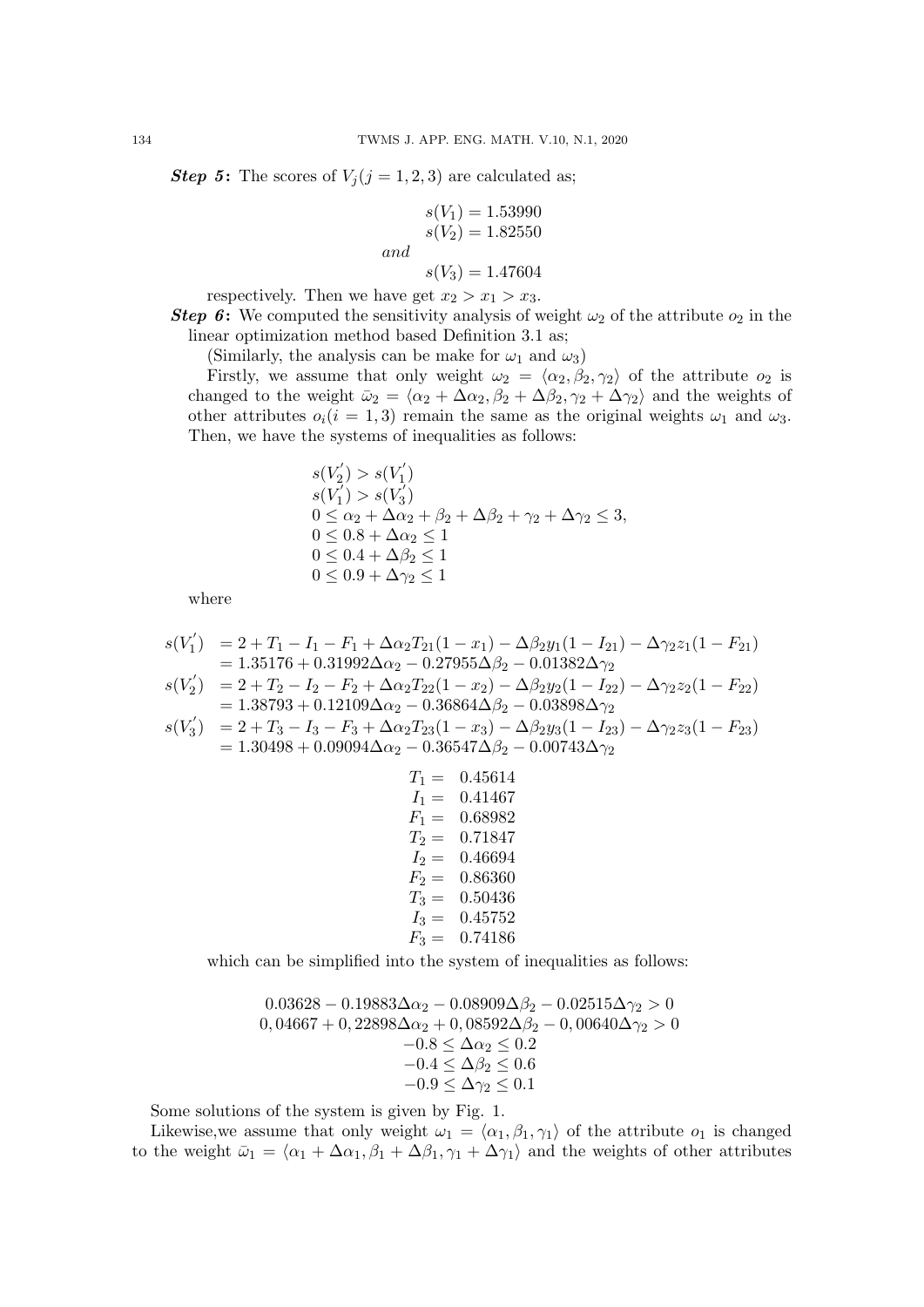˙I. DEL˙I: LINEAR OPTIMIZATION METHOD ON SINGLE VALUED NEUTROSOPHIC SET AND ITS... 135



Figure 1. Some solutions of the system

 $o_i(i = 2, 3)$  remain the same as the original weights or that only weight  $\omega_3 = \langle \alpha_3, \beta_3, \gamma_3 \rangle$ of the attribute  $o_3$  is changed to the weight  $\bar{\omega}_3 = \langle \alpha_3 + \Delta \alpha_3, \beta_3 + \Delta \beta_3, \gamma_3 + \Delta \gamma_3 \rangle$  and the weights of other attributes  $o_i(i = 1, 2)$  remain the same as the original weights, then the solutions can easily be made in a similar way for  $o_1$  and  $o_3$ .

### 6. Conclusion

In this study, we proposed a a linear optimization method of SVN-sets to describe the sensitivity analysis of attribute weights. Also we an application which show its applicability and effectiveness. Finally, we applied our proposed method to a multi-attribute decision-making problem to demonstrate its feasibility and stability in solution. Since our paper still has some limitations, in future studies we will study on different methods by combining other objective methods for determining criteria weights in netrosophic sets.

#### **REFERENCES**

- [1] Atanassov K.T., (1999). Intuitionistic fuzzy sets, Pysica-Verlag A Springer-Verlag Company, New York.
- [2] Basset M.A., Mohamed M., Hussien A.N., Sangaiah A.K., (2018). A novel group decision-making model based on triangular neutrosophic numbers, Soft Compututing, 22, 6629-6643.
- [3] Basset A.B., Mohamed M., Sangaiah A.K., (2018). Neutrosophic AHP-Delphi group decision making model based on trapezoidal neutrosophic numbers, J. Ambient Intell. Human Comput., 9, 1427-1443. [4] Basset M.A., Mohamed M., Smarandache F., (2018). A hybrid neutrosophic group ANP-TOPSIS
- framework for supplier selection problems, Symmetry, 10(226) 1-21.
- [5] Biswas P., Pramanik S., Giri B.C., (2016). TOPSIS method for multi-attribute group decision-making under single-valued neutrosophic environment, Neural Comput. Appl. 27(3) 727–737.
- [6] Biswas P., Pramanik S., Giri B.C., (2016). Aggregation of triangular fuzzy neutrosophic set information and its application to multi-attribute decision making, Neutrosophic Sets and Systems, 12, 20–40.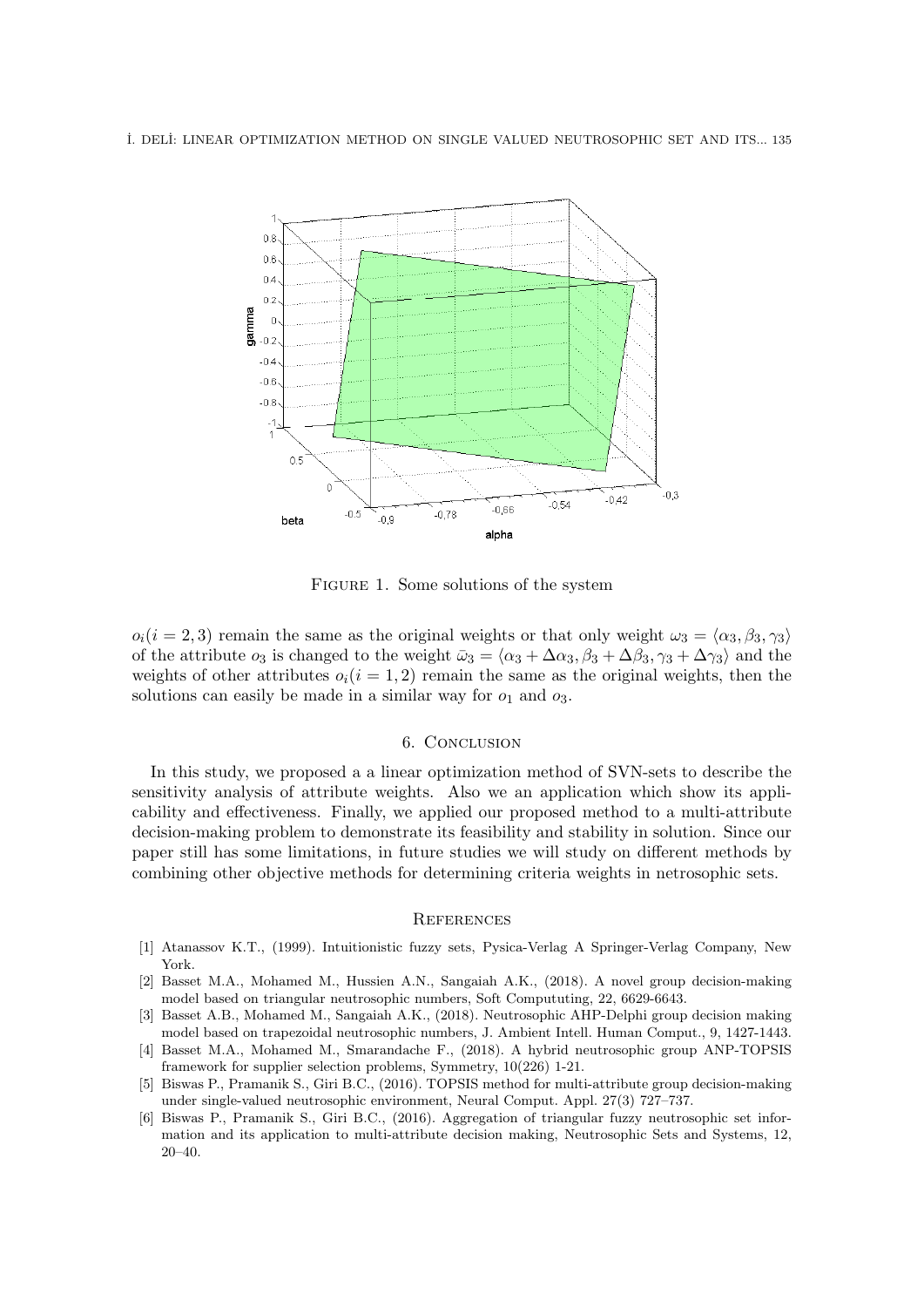- [7] Biswas P., Pramanik S., Giri B.C., (2018). TOPSIS strategy for MADM with trapezoidal neutrosophic numbers, Neutrosophic Sets and Systems, 19, 29–39.
- [8] Biswas P., Pramanik S., Giri B.C., (2018). T-Distance measure MADM strategy with interval trapezoidal neutrosophic numbers, Neutrosophic Sets and Systems, 19, 40–46.
- [9] Biswas P., Pramanik S., Giri B.C., (2018). Neutrosophic TOPSIS with group decision making, Stud. Fuzz. Soft Comput., Springer, Cham, 543–585.
- [10] Broumi S., Talea M., Bakali A., Smarandache F., Patro S.K., (2019). Minimum Spanning Tree Problem with single-valued trapezoidal neutrosophic numbers, Studies in Fuzziness and Soft Computing, Soft Comput., 22, Springer Nature Switzerland AG.
- [11] Broumi S., Dey A., Bakali A., Talea M., Smarandache F., Son L.H., Koley D., (2017). Uniform single valued neutrosophic graphs, Neutrosophic Sets and Systems, 17, 42–49.
- [12] Deli I., (2017). Interval-valued neutrosophic soft sets and its decision making, Int. J. Mach. Learn. Cybern., 8(2) 665–676.
- [13] Deli I., Subas Y., (2017). A ranking method of single valued neutrosophic numbers and its applications to multi-attribute decision making problems, International Journal of Machine Learning and Cybernatics, 8(4) 1309–1322.
- [14] Li D.F., (2014). Decision and game theory in management with intuitionistic fuzzy sets, Studies in Fuzziness and Soft Computing, Volume 308, Springer, Springer Heidelberg New York Dordrecht London.
- [15] Giri B.C., Molla M.U., Biswas P., (2018). TOPSIS method for MADM based on interval trapezoidal neutrosophic number,Neutrosophic Sets and Systems, 22, 151–167.
- [16] Georgiev K., (2005). A simplification of the neutrosophic sets. Neutrosophic logic and intuitionistic fuzzy sets, in: Proceedings of the 9th International Conference on IFSs, Sofia, Bulgaria.
- [17] Jha S., Kumar R., Son L.H., Chatterjee J.M., Khari M., Yadav N., Smarandache F., (2018). Neutrosophic soft set decision making for stock trending analysis, Evolv. Syst., http://dx.doi.org/10.1007/s12530-018-9247-7.
- [18] Jha S., Son L.H., Kumar R., Priyadarshini I., Smarandache F., Long H.V., (2019). Neutrosophic image segmentation with dice coefficients, Measurement, 134, 762–772.
- [19] Ju D., Ju Y., Wang A., (2018). Multiple attribute group decision making based on Maclaurin symmetric mean operator under single-valued neutrosophic interval 2-tuple linguistic environment, J. Intell. Fuzzy Syst., 34(4) 2579–2595.
- [20] Kahraman C., Otay I., (eds.), (2019). Fuzzy multi criteria decision making using neutrosophic sets, Studies in Fuzziness and Soft Computing, 369, Springer Nature Switzerland AG.
- [21] Karaaslan F., (2018). Gaussian single-valued neutrosophic numbers and its application in multiattribute decision making, Neutrosophic Sets and Systems, 22, 101–117.
- [22] Liang R.X., Wang J.Q., Li L., (2018). Multi-criteria group decision-making method based on interdependent inputs of single-valued trapezoidal neutrosophic information, Neural Comput. and Applic., 30, 241-260.
- [23] Liu P., Zhang X.H., (2018). Some maclaurin symmetric mean operators for single-valued trapezoidal neutrosophic numbers and their applications to group decision making, Int. J. Fuzzy Syst., 20(1) 45-61.
- [24] Mohamed M., Zhou Y.Q., Baset M.A., Smarandache F., (2017). A critical path problem using triangular neutrosophic number, Neutrosophic Operational Research I, section X, Pons Brussels.
- [25] Liu P., Chu Y., Li Y., Chen Y., (2014). Some generalized neutrosophic number Hamacher aggregation operators and their application to group decision making, International Journal of Fuzzy Systems, 16(2) 242–255.
- [26] Liu P., Liu X., (2018). The neutrosophic number generalized weighted power averaging operator and its application in multiple attribute group decision making, Int. J. Mach. Learn. Cybern., 9(2) 347–358.
- [27] Nguyen G.N., Ashour A.S., Dey N., (2017). A survey of the state-of-the-arts on neutrosophic sets in biomedical diagnoses, Int. J. Mach. Learn. Cybern., 10(1) 1–13.
- [28] Porchelvi R.S., Umamaheswari M., (2018). A Study on intuitionistic fuzzy multi objective LPP into LCP with neutrosophic triangular numbers approach, Journal of Applied Science and Computations, 5(9) 570–576.
- [29] Pramanik S., Mallick R., (2018). VIKOR based MAGDM strategy with trapezoidal neutrosophic numbers, Neutrosophic Sets and Systems, 22, 118–129.
- [30] Peng J.J., Wang J.Q., Zhang H.Y., Chen X.H., (2014). An outranking approach for multi-criteria decision-making problemswith simplified neutrosophic sets, Applied Soft Computing, 25, 336-346.